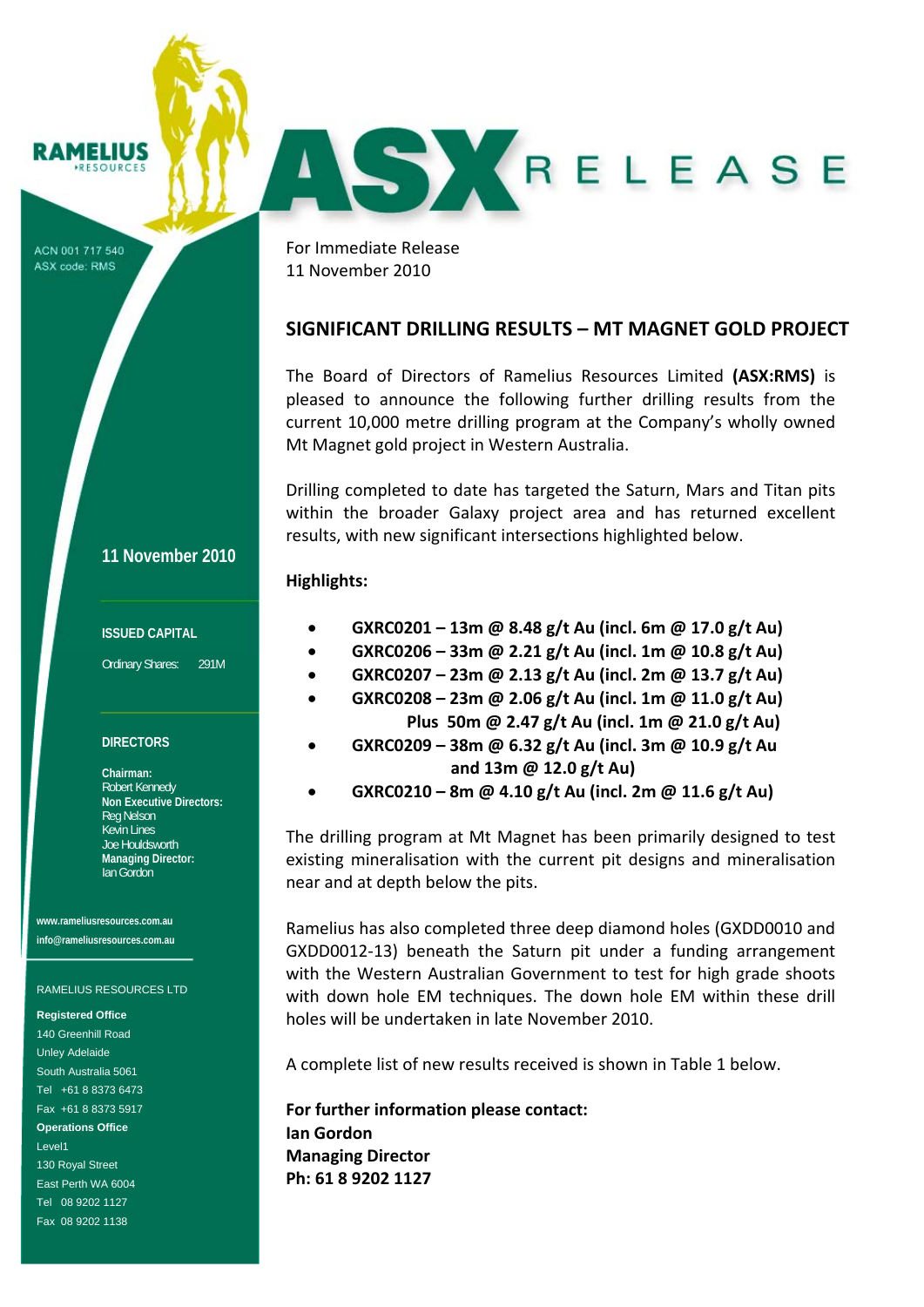

 **Figure 1: Plan showing completed and planned holes in the Galaxy area**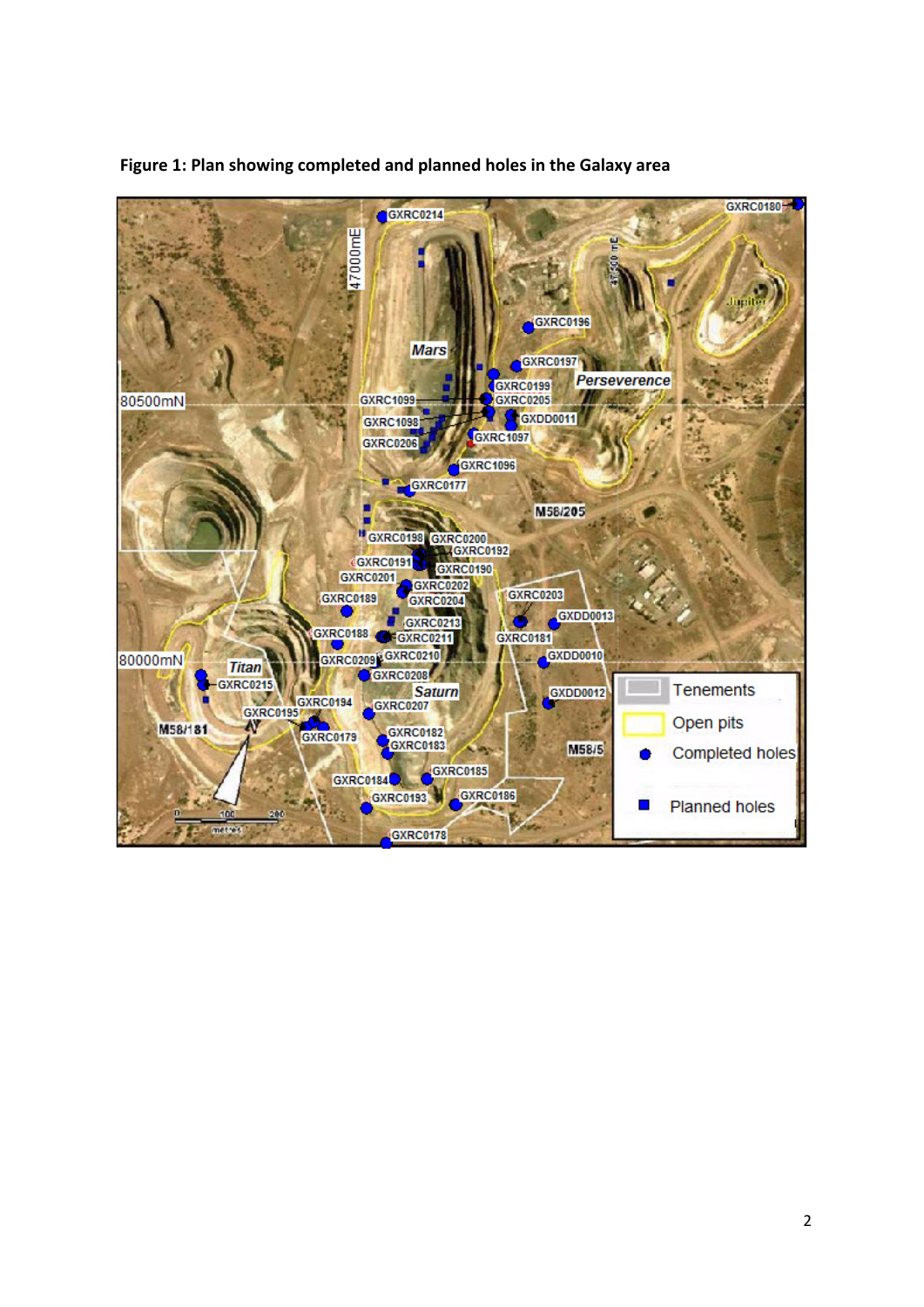# **Table 1: Interim Assay Results for Mt Magnet Gold Project**

|                 |         |          |        |            |          |         | Interval       |        |
|-----------------|---------|----------|--------|------------|----------|---------|----------------|--------|
| Hole Id         | Easting | Northing | Az/Dip | F/Depth    | From (m) | To (m)  | (m)            | g/t Au |
| GXDD0010        | 47355   | 80000    | 273/66 | 532        | 403      | 407     | 4              | 1.15   |
|                 |         |          |        |            | 453      | 461     | 8              | 0.71   |
| GXDD0012        | 47362   | 79922    | 271/56 | 521        | 428.3    | 437.6   | 9.3            | 1.17   |
|                 |         |          |        |            | 466.45   | 470.60  | 4.15           | 2.30   |
|                 |         |          |        |            | 473.5    | 489.9   | 16.4           | 1.94   |
|                 |         |          |        |            | 493.75   | 502.00  | 8.25           | 1.48   |
|                 |         |          |        |            | 510.80   | 518.98  | 8.18           | 2.01   |
| GXDD0013        | 47375   | 80075    | 274/60 | 325        | 86       | 104     | 18             | 0.84   |
|                 |         |          |        |            | Awaiting | results | from           | 126m   |
| GXRC0198        | 47112   | 80210    | 063/66 | 90         | 10       | 14      | 4              | 1.06   |
| GXRC0201        | 47084   | 80150    | 096/70 | 144        | 38       | 44      | 6              | 2.31   |
|                 |         |          |        |            | 69       | 82      | 13             | 8.48   |
|                 |         |          |        | incl.      | 70       | 76      | 6              | 17.0   |
|                 |         |          |        |            | 92       | 102     | 10             | 2.08   |
|                 |         |          |        |            | 110      | 112     | 2              | 3.67   |
|                 |         |          |        |            | 119      | 120     | $\mathbf{1}$   | 9.22   |
| GXRC0206        | 47245   | 80488    | 274/63 | 289        | 220      | 253     | 33             | 2.21   |
|                 |         |          |        | incl.      | 244      | 245     | $\mathbf{1}$   | 10.8   |
| <b>GXRC0207</b> | 47012   | 79900    | 090/58 | 175        | 125      | 127     | $\overline{2}$ | 3.17   |
|                 |         |          |        |            | 130      | 153     | 23             | 2.13   |
|                 |         |          |        | incl.      | 133      | 135     | $\overline{2}$ | 13.7   |
|                 |         |          |        |            | 158      | 160     | $\overline{2}$ | 1.07   |
|                 |         |          |        | EOH        | 173      | 175     | $\overline{2}$ | 6.26   |
|                 |         |          |        | incl.      | 173      | 174     | $\mathbf{1}$   | 11.8   |
| <b>GXRC0208</b> | 47002   | 79975    | 083/55 | 223        | 86       | 87      | $\mathbf{1}$   | 7.62   |
|                 |         |          |        |            | 99       | 122     | 23             | 2.06   |
|                 |         |          |        | incl.      | 115      | 116     | $\mathbf{1}$   | 11.0   |
|                 |         |          |        |            | 139      | 153     | 14             | 1.37   |
|                 |         |          |        |            | 168      | 218     | 50             | 2.47   |
|                 |         |          |        | incl.      | 205      | 206     | 1              | 8.46   |
|                 |         |          |        | $+$        | 212      | 213     | 1              | 21.0   |
| GXRC0209        | 47020   | 80000    | 085/60 | 253        | 25       | 36      | 11             | 1.09   |
|                 |         |          |        |            | 40       | 46      | 6              | 1.41   |
|                 |         |          |        |            | 79       | 95      | 16             | 1.10   |
|                 |         |          |        |            | 169      | 185     | 16             | 1.62   |
|                 |         |          |        |            | 189      | 227     | 38             | 6.32   |
|                 |         |          |        | incl.      | 199      | 202     | 3              | 10.9   |
|                 |         |          |        | $+$        | 214      | 227     | 13             | 12.0   |
|                 |         |          |        | incl.      | 218      | 221     | 3              | 47.8   |
|                 |         |          |        | <b>EOH</b> | 251      | 253     | $\overline{2}$ | 0.72   |